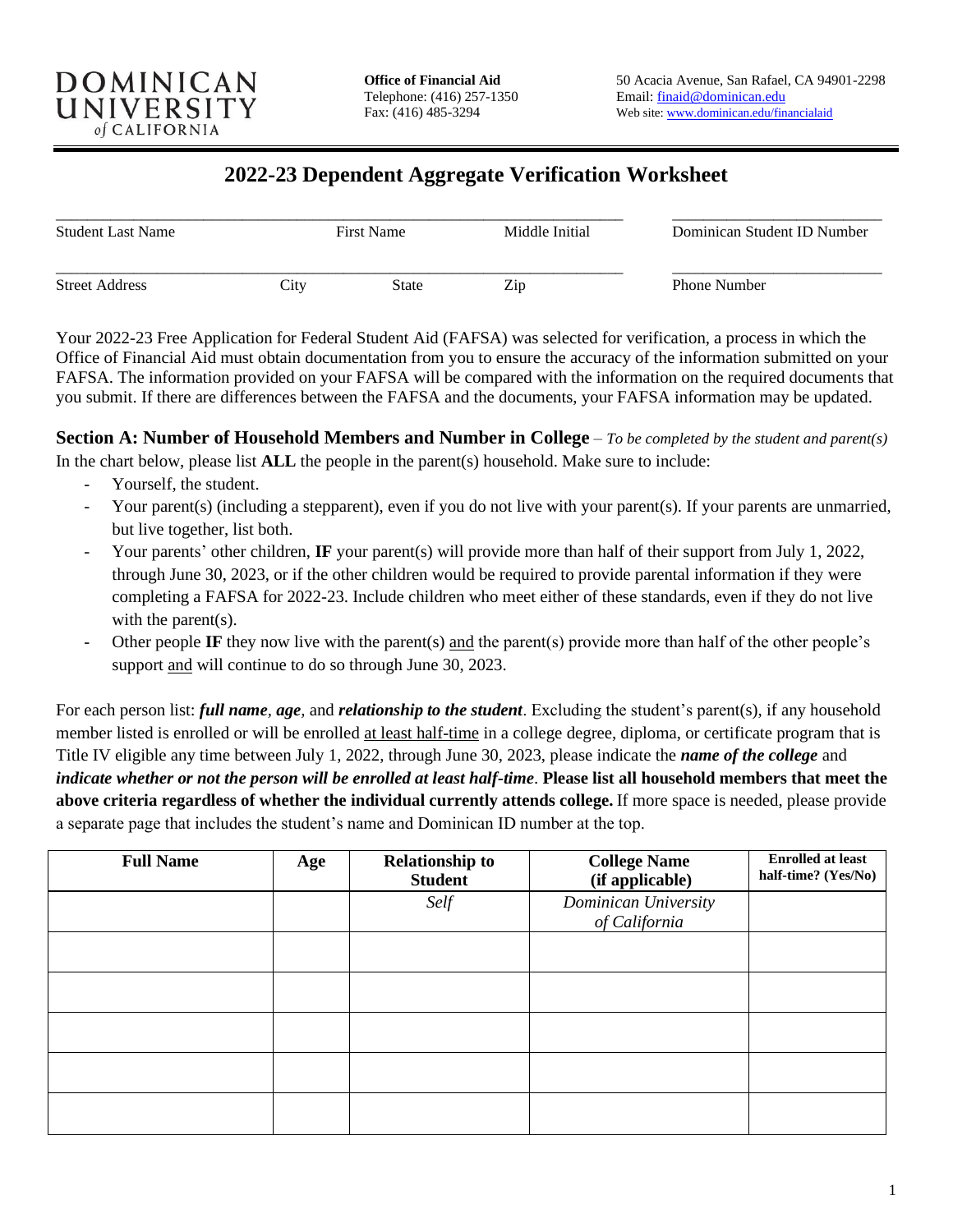#### **Section B: Student's 2020 Tax & Income Information –** *To be completed by the student*

If you have an **Unusual Tax Filing Circumstance**, please indicate the circumstance on this page and see Page 4 for additional instructions.

Check the options that apply:

- ❑ I, the student, have filed a 2020 Federal Income Tax Return, **AND**
	- o I have used or will use the **IRS Data Retrieval Tool** on the FAFSA to transfer my 2020 IRS income tax information into my FAFSA, **OR**
	- o I have provided or will provide a copy of my **2020 Tax Return Transcript** from the IRS (See
	- instructions on Page 3) or a signed copy of my **2020 income tax return and applicable schedules**

## **OR**

❑ I, the student, have not filed and I am not required to file a 2020 Federal income tax return, **AND**

- o I have no income earned from work in 2020, **OR**
- o I earned income from work in 2020. I have listed below the names of all employers, the amount earned from each employer in 2020, and I have provided or will provide **copies of ALL 2020 W-2(s) or a 2020 Wage & Income Transcript** from the IRS for each source of income listed.

| <b>Employer's Name</b> | <b>Amount Earned</b> | W-2 provided?        |
|------------------------|----------------------|----------------------|
|                        |                      | $\Box$ Yes $\Box$ No |
|                        |                      | $\Box$ Yes $\Box$ No |
|                        |                      | $\Box$ Yes $\Box$ No |

#### **Section C: Parent(s)' 2020 Tax & Income Information –** *To be completed by the parent*

If you have an **Unusual Tax Filing Circumstance**, please indicate the circumstance on this page and see Page 4 for additional instructions.

Check the option that applies:

- ❑ I/we, the parent(s), have filed a 2020 Federal Income Tax Return **AND**
	- o I/We have used or will use the **IRS Data Retrieval Tool** on the FAFSA to transfer my/our 2020 IRS income tax information into the student's FAFSA, **OR**
	- o I/We have provided or will provide a copy of my **2020 Tax Return Transcript** from the IRS (See instructions on Page 3) or a signed copy of my/our **2020 income tax return and applicable schedules**

## **OR**

❑ I/we, the parent(s), have not filed and not required to file a 2020 Federal income tax return **and** I/we have provided or will provide a **Verification of Non-Filing Letter** from the IRS (see instructions on Page 3).

- o I/We have no income earned from work in 2020, **OR**
- $\circ$  I/We earned income from work in 2020. I/We have listed below the names of all employers, the amount earned from each employer in 2020, and I/We have provide or will provide **copies of ALL 2020 W-2(s) or a 2020 Wage & Income Transcript** from the IRS for each source of income listed.

| <b>Employer's Name</b> | <b>Amount Earned</b> | W-2 provided?        |
|------------------------|----------------------|----------------------|
|                        |                      | $\Box$ Yes $\Box$ No |
|                        |                      | $\Box$ Yes $\Box$ No |
|                        |                      | $\Box$ Yes $\Box$ No |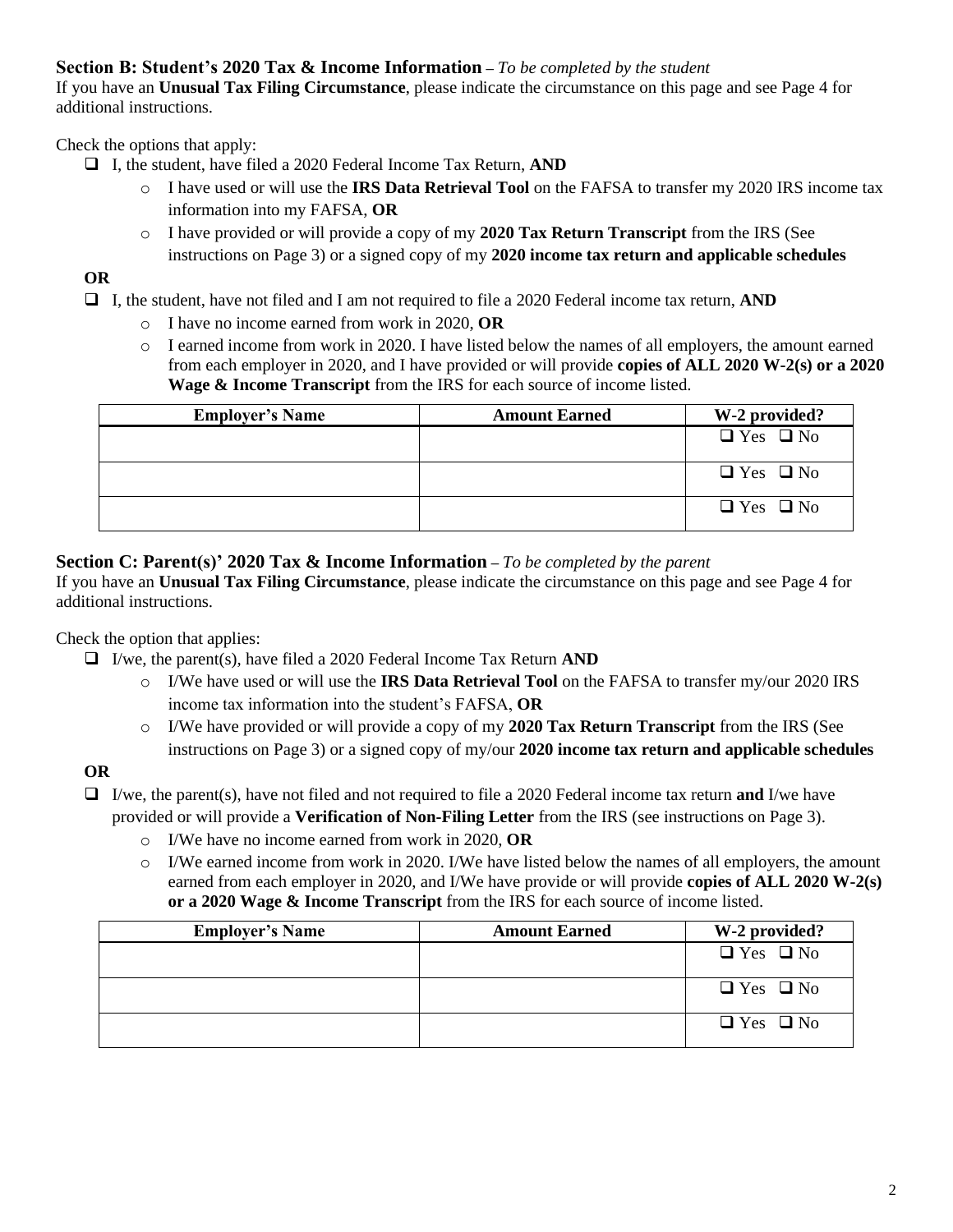#### **Section D: Identity and Statement of Educational Purpose** – *To be completed by the student Please review this entire section prior to completion as there are very specific steps that must be followed.*

The student must appear **in person** at Dominican University of California in the Office of Financial Aid to verify their identity by presenting an unexpired valid government-issued photo identification (ID), such as, but not limited to, a driver's license, other state-issued ID, or passport. The institution will maintain a copy of the student's photo ID that is annotated by the institution with the date it was received and reviewed, and the name of the official at the institution authorized to receive and review the student's ID.

In addition, the student must sign, **in the presence of the institutional official**, the Statement of Educational Purpose provided below. If the student is unable to appear in person at Dominican University of California to verify their identity, the student must provide to the institution:

- (a) A copy of the unexpired valid government-issued photo identification (ID) that is acknowledged in the notary statement below, or that is presented to a notary, such as, but not limited to, a driver's license, other state-issued ID, or passport; **and**
- (b) The original Statement of Educational Purpose provided below, which must be notarized. If the notary statement appears on a separate page than the Statement of Educational Purpose, there must be a clear indication that the Statement of Educational Purpose was the document notarized.

| <b>Statement of Educational Purpose</b>                                                                                                                                                                                                                                                                                                             |      |                          |
|-----------------------------------------------------------------------------------------------------------------------------------------------------------------------------------------------------------------------------------------------------------------------------------------------------------------------------------------------------|------|--------------------------|
| I certify that I <u>respect of</u> Educational Purpose and (Print Student's name) am the individual signing this Statement of Educational Purpose and<br>that the Federal student financial assistance I may receive will only be used for educational purposes and to pay<br>the cost of attending Dominican University of California for 2022-23. |      |                          |
| <b>Student Signature</b>                                                                                                                                                                                                                                                                                                                            | Date | <b>Student ID Number</b> |
| <b>Notary's Certification of Acknowledgement</b><br>To be completed by a notary if the student is unable to appear in person at Dominican University of California.                                                                                                                                                                                 |      |                          |
|                                                                                                                                                                                                                                                                                                                                                     |      | (Date)                   |
|                                                                                                                                                                                                                                                                                                                                                     |      |                          |
|                                                                                                                                                                                                                                                                                                                                                     |      |                          |
| to be the above-named person who signed the foregoing instrument. (Type of government-issued photo ID provided)                                                                                                                                                                                                                                     |      |                          |
| <b>WITNESS</b> my hand and official seal                                                                                                                                                                                                                                                                                                            |      |                          |
|                                                                                                                                                                                                                                                                                                                                                     |      | (Notary signature)       |
|                                                                                                                                                                                                                                                                                                                                                     |      |                          |
| (Seal)                                                                                                                                                                                                                                                                                                                                              |      | (Date)                   |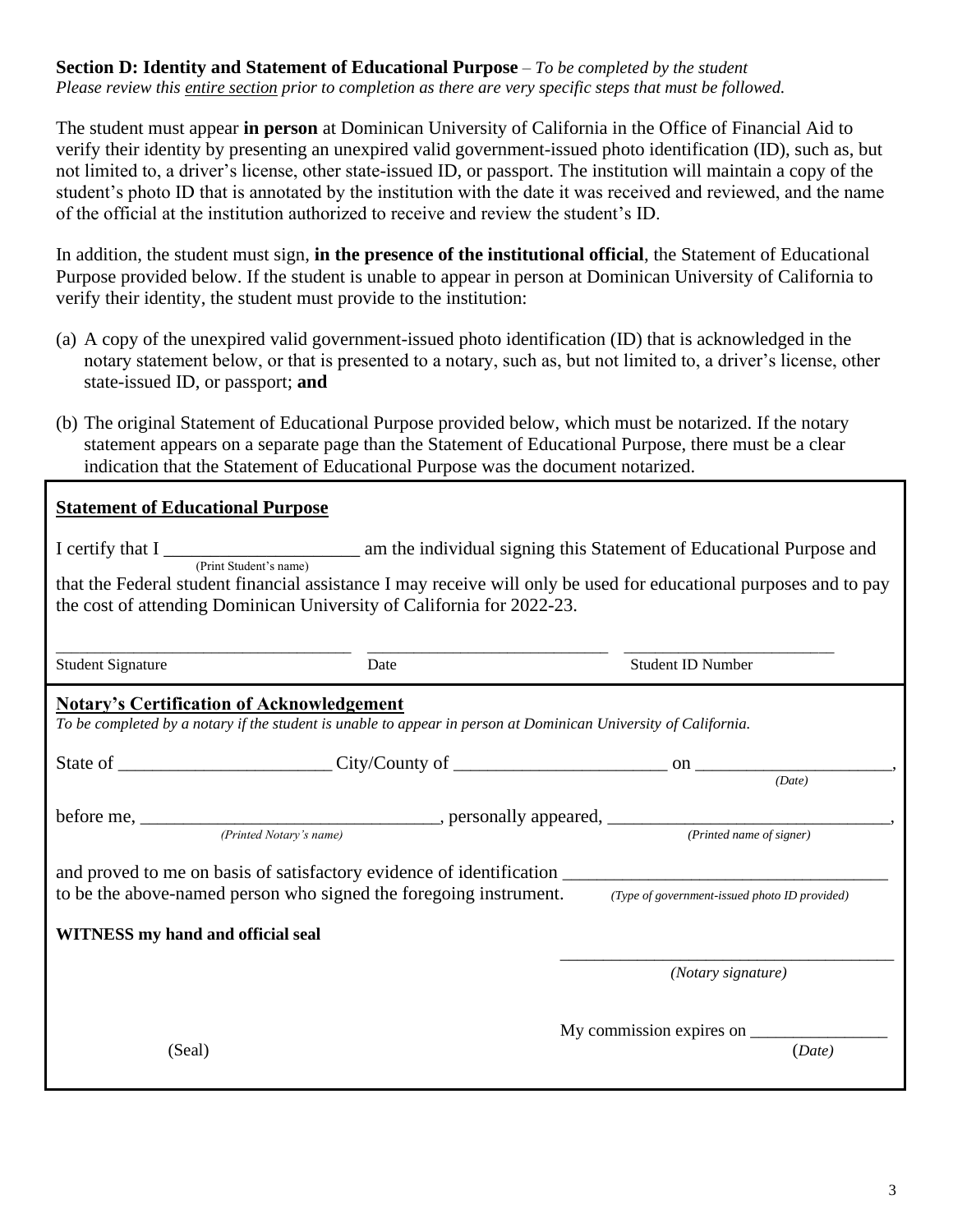**CERTIFICATION –** *To be completed by the student and one parent whose information was reported on the FAFSA***.** *The following signatures certify that all the information reported on this worksheet is complete and correct.*

#### **WARNING: If you purposely give false or misleading information on this worksheet, you may be fined, be sentenced to jail, or both.**

| Student Signature (required) | Date |
|------------------------------|------|
| Parent Signature (required)  | Date |

## **Instructions for Providing Tax Information**

## **Instructions for using the IRS Data Retrieval Tool (DRT) in the FAFSA**

- 1. Login to the student's FAFSA with the student's and/or parent(s) FSA ID.
- 2. In the Parent and/or Student Financial Information Section, complete the questions about whether taxes have been filed, the filing status, and whether a Puerto Rican/foreign tax return were filed for 2020.
- 3. If you are eligible to use the DRT, a "LINK TO IRS" button should appear. Click it.
- 4. On the next page, click on the "PROCEED TO IRS SITE" button.
- 5. Your name and information should appear on the IRS site. Enter your information and address **exactly** as it appears on your 2020 Federal Income Tax Return. Click submit.
- 6. You will be taken to a page that confirms which items will be transferred from the IRS to the FAFSA. Under the "Transfer My Tax Information into FAFSA" heading, check the box to confirm the transfer of the data and click on the "Transfer Now" button. You will be taken back to the FAFSA.
- 7. Complete, sign, and submit the remaining portions of the FAFSA.

**Note:** Individuals filing as Married Filing Separately are not eligible to use the IRS DRT and must provide the Tax Return Transcripts (see instructions below) or signed copies of the 2020 income tax return and all applicable schedules for each individual.

## **Instructions for requesting the Tax Return Transcript or Verification of Non-Filing**

- 1. Go to [www.irs.gov/individuals/get-transcript](https://www.irs.gov/individuals/get-transcript)
- 2. Select either "Get Transcript Online" to download most transcripts (requires IRS account) or "Get Transcript by Mail" to request a transcript to be mailed (Tax Return Transcript only)
- 3. Follow instructions for each method
- 4. Download or request the needed items
	- a. The Tax Return Transcript will be listed as the Return Transcript for tax filers.
	- b. Verification of Non-Filing Letter will also be listed as Return Transcript for non-tax filers.
	- c. Note: The Verification of Non-Filing Form may also be requested by filing Form 4506-T from the IRS.